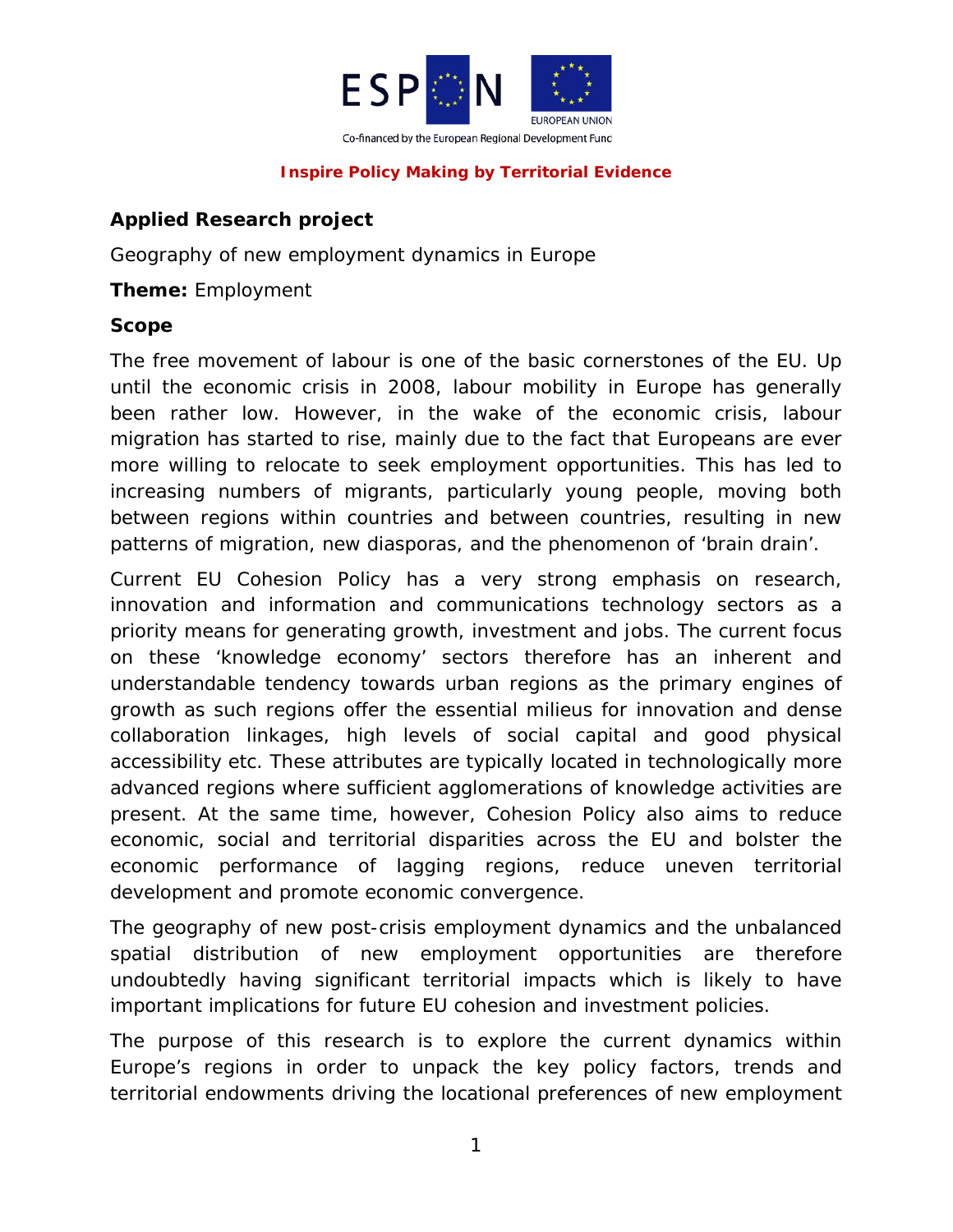

creation. It shall further draw out the key policy lessons for Cohesion Policy in addressing the apparent contradictory forces and tensions at play in promoting knowledge economy sectors as a key pathway for growth and the impact for territorial cohesion.

## **Policy questions**

- What is the territorial pattern of new employment creation in Europe and how is this likely to evolve into the future based on current policy orientations? What impact will recent trends have on the future development of Europe's regions?
- How is the European policy focus on 'knowledge economy' sectors for investment, jobs and growth impacting on the geographical distribution of new employment creation and what impact does this have for regional development and territorial cohesion?
- What are the key policy lessons for Cohesion Policy and what are the opportunities for lagging regions to capitalise on their place-based potentials and emigrant skill base in order to capture spillovers and to re-capture the lost skills base of emigrants and innovate in new sectors?

# **Main expected results**

New evidence and data on the geographical trends (with a particular focus on the period since 2000) of new employment growth (including pan-European maps) and empirically based qualitative projections on likely future patterns based on current policy orientations.

An in-depth analysis of the role knowledge economy sectors play in new employment growth in Europe and identification of the main territorial factors driving the location preferences of these sectors.

Analysis of the territorial impact of the increasing prominence of knowledge economy sectors in national employment strategies and their implications for both EU urban and cohesion policies.

Identification and mapping of typologies of European regions with respect to their potentials for knowledge economy sectors.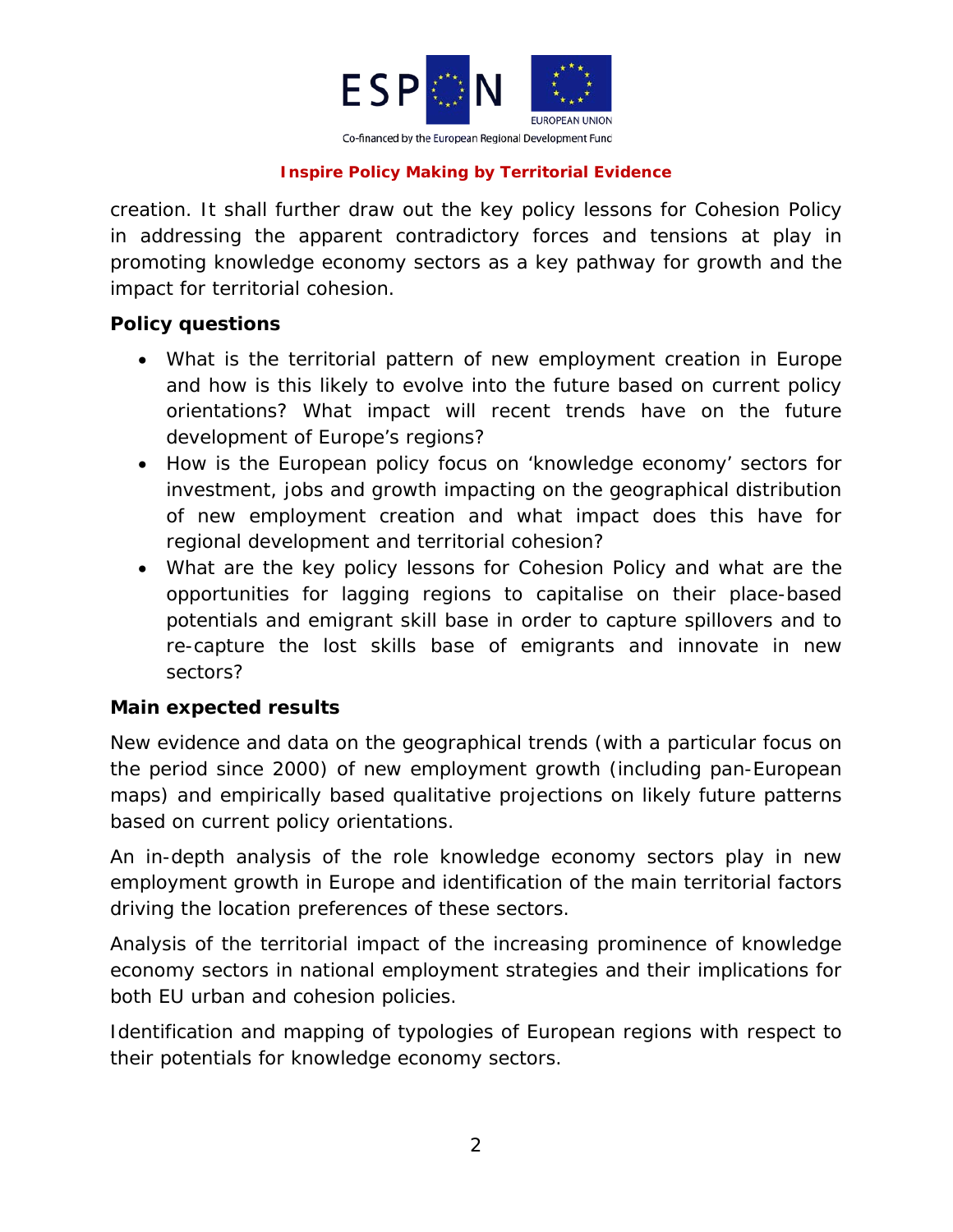

Based on 3-5 case studies, evidence about the factors that can support European regions in making full use of their specific territorial diversity and assets to develop place-based regional and innovation strategies for smart specialisation. Case studies should be selected so as to elucidate insights of a different range of European regions.

Knowledge about how complementary migration or diaspora centred development strategies could potentially be developed by countries and regions as proactive means to re-capture their lost human capital skill base. Such strategies may assist emigrants and expatriates in potentially contributing to their home regions both from afar and via circular migration, and therefore to contribute to wider cohesion policy goals. This should include analysis of both the 'sending' and 'host' regions in building potential bridges to new markets. Recommendations for future Cohesion Policy in respect of promoting knowledge economy sectors, particularly in lagging or peripheral regions.

# **Contractors**

- Istituto per la Ricerca Sociale, IT (lead contractor)
- Institute for Employment Studies, UK
- Institute for Regional Development and Structural Planning, DE
- University College London, UK
- Technische Universität Berlin, DE

# **Project Support Team**

- Laura Dimitrijeva, Latvia
- Marie-Lorraine Dangeard, France
- Carlo Lavalle, European Commission

# **Budget:** € 379,900.00

**Lifetime:** May 2016 – December 2017

# **Deliveries**

- Inception delivery, 1 August 2016
- Interim delivery, 1 March 2017
- Draft Final delivery, 1 August 2017
- Final delivery, 1 December 2017